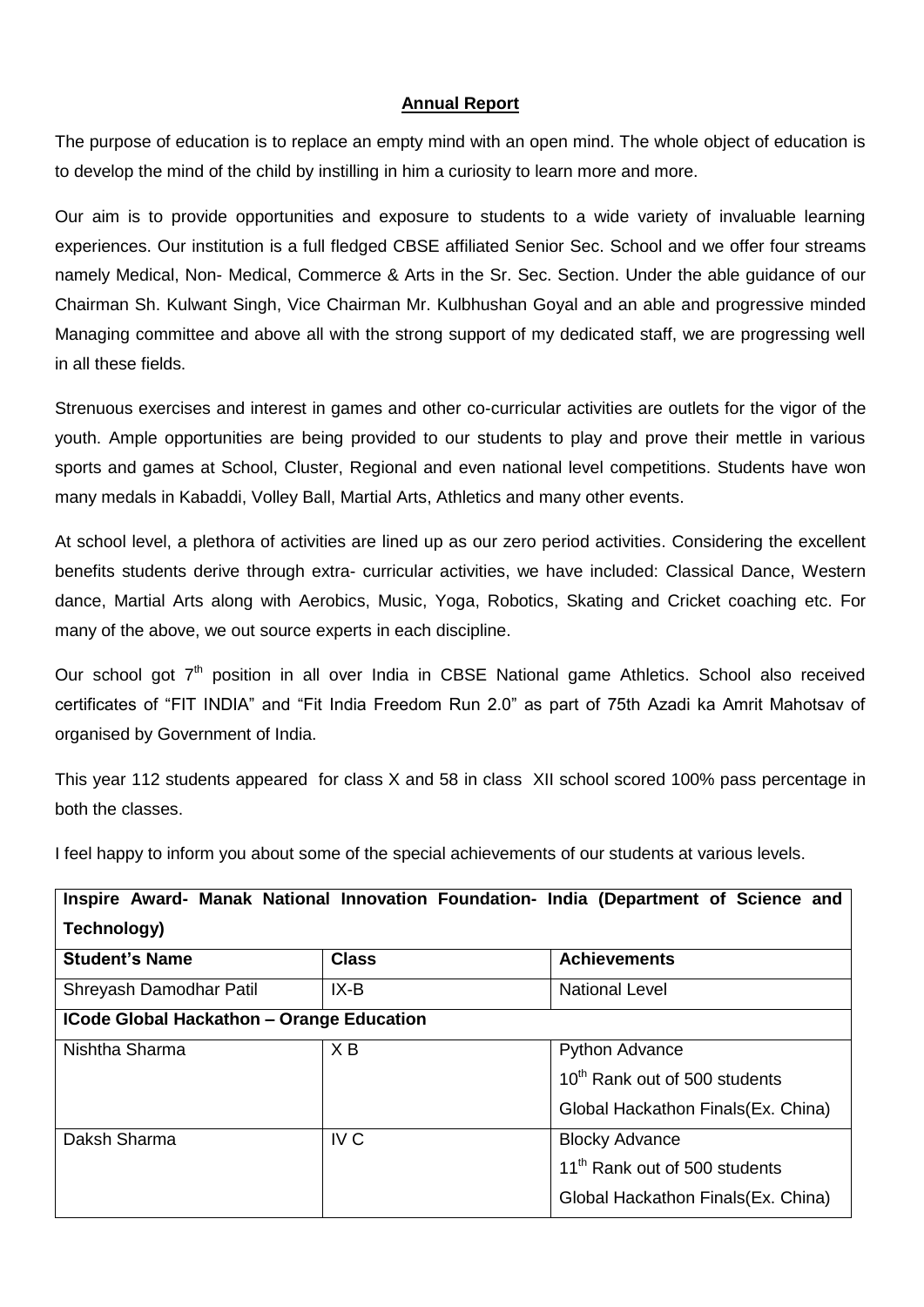| Winners of all competition organized by DCCW, Panchkula |                                                                                                                                                                                   |                                                                                                                                                                                                                            |                                      |                 |                                |                          |  |  |
|---------------------------------------------------------|-----------------------------------------------------------------------------------------------------------------------------------------------------------------------------------|----------------------------------------------------------------------------------------------------------------------------------------------------------------------------------------------------------------------------|--------------------------------------|-----------------|--------------------------------|--------------------------|--|--|
| Sr.<br><b>No</b>                                        | Name of<br><b>Student</b>                                                                                                                                                         | <b>Father's Name</b>                                                                                                                                                                                                       | <b>Competition</b><br><b>Name</b>    | Group           | <b>Position</b>                | <b>Division</b><br>level |  |  |
| 1                                                       | B. Varchwani                                                                                                                                                                      | Sh. Devendra Nath Mishra                                                                                                                                                                                                   | <b>Fancy Dress</b>                   | 1 <sup>st</sup> | 1 <sup>st</sup>                | ----                     |  |  |
| $\overline{2}$                                          | Daksh Sharma                                                                                                                                                                      | Sh. Amrit Pal Sharma                                                                                                                                                                                                       | <b>Card Making</b>                   | 1 <sup>st</sup> | Consolation 1 <sup>st</sup>    | $---$                    |  |  |
| $\overline{3}$                                          | Hrishta Panda                                                                                                                                                                     | Sh. Soumya Ranjan Panda                                                                                                                                                                                                    | Rangoli                              | 4 <sup>th</sup> | 2 <sup>nd</sup>                | ----                     |  |  |
| 4                                                       | Isha                                                                                                                                                                              | Sh. Ajay                                                                                                                                                                                                                   | Thali Pujan/<br>Kalash<br>Decoration | 4 <sup>th</sup> | 2 <sup>nd</sup>                | ----                     |  |  |
| 5                                                       | <b>Bharvi Sharma</b>                                                                                                                                                              | Sh. Puneet Sharma                                                                                                                                                                                                          | Sketching on<br>the Spot             | 2 <sup>nd</sup> | 2 <sup>nd</sup>                | ----                     |  |  |
| 6                                                       | Tisha Sharma                                                                                                                                                                      | Sh. Dinesh Sharma                                                                                                                                                                                                          | Sketching on<br>the sport            | 4 <sup>th</sup> | Consolation<br>2 <sup>nd</sup> | ----                     |  |  |
| $\overline{7}$                                          | Simranpreet<br>Kaur                                                                                                                                                               | Sh. Harpreet Singh                                                                                                                                                                                                         | Fun Game<br>(Girls)                  | 3 <sup>rd</sup> | 1 <sup>st</sup>                | ----                     |  |  |
| 8                                                       | <b>Nishtha</b><br>Sharma                                                                                                                                                          | Sh. Amarit Pal Sharma                                                                                                                                                                                                      | Poster<br>Making                     | 3 <sup>rd</sup> | Consolation 1 <sup>st</sup>    | ----                     |  |  |
| 9                                                       | Sushanki<br>Rajput                                                                                                                                                                | Sh. Kamlesh Kumar Rajput                                                                                                                                                                                                   | Poster<br>Making                     | 4 <sup>th</sup> | Consolation 1 <sup>st</sup>    | ----                     |  |  |
| 10                                                      | Mahi Rar                                                                                                                                                                          | Sh. Kishan Rar                                                                                                                                                                                                             | Declamation<br>Contest               | 3 <sup>rd</sup> | Consolation 1 <sup>st</sup>    | ----                     |  |  |
| 11                                                      | Sneha Verma                                                                                                                                                                       | Sh. Prem Kumar                                                                                                                                                                                                             | Declamation<br>Contest               | 4 <sup>th</sup> | 1 <sup>st</sup>                | ----                     |  |  |
| 12                                                      | Kashvi Garg                                                                                                                                                                       | Sh. Nitesh Garh                                                                                                                                                                                                            | Solo Dance                           | 2 <sup>nd</sup> | 3 <sup>rd</sup>                | $\cdots$                 |  |  |
| 13                                                      | Aishly                                                                                                                                                                            | Sh. Anil Rajput                                                                                                                                                                                                            | Solo Dance                           | 4 <sup>th</sup> | Consolation 1 <sup>st</sup>    | $---$                    |  |  |
| 14                                                      | 1. Yasashwani<br>2. Jiya<br>3. Pari<br>4. Anupama<br>5. Taniya<br>6. Niyati<br>7. Nitika<br>8. Samiksha<br>9. Khushi<br>10. Kanishka<br>11. Divyanshi                             | Sh. D.P. Sharma<br>Sh. Amit Aggarwal<br>Sh. Rajesh Kumar<br>Sh. Baldev Singh<br>Sh. Surender Kumar<br>Sh. Prakash<br>Sh. Gurmukh Singh<br>Sh. Sanjay Kumar<br>Sh. Arun Dhiman<br>Sh. Deepak Kumar<br>Sh. Ashwani Kumar     | Group Dance                          | 3 <sup>rd</sup> | 2 <sup>nd</sup>                | 2 <sup>nd</sup>          |  |  |
| 15                                                      | 1. Vanshika<br>2. Megha<br>3. Khushi<br>4. Aishly<br>5. Manpreet<br>6. Charanjeet                                                                                                 | Sh. Rajesh Kumar<br>Sh. Vijay Ahuja<br>Sh. Rajesh Kumar<br>Sh. Anil Rajput<br>Sh. Ajay Pal Singh<br>Sh. Tarsem Lal                                                                                                         | Group Dance                          | $4^{\text{th}}$ | 1 <sup>st</sup>                | $---$                    |  |  |
| 16                                                      | Prakhar                                                                                                                                                                           | Sh. Rishi                                                                                                                                                                                                                  | Solo Song                            | 2nd             | 2 <sup>nd</sup>                | ----                     |  |  |
| 17                                                      | 1. Manpreet<br>2. Kritika<br>3. Ritisha<br>Panda<br>4. Akshita<br>Sharma<br>5. Prakhar<br>6. Tanvi<br>7. Khushi<br>8. Simranpreet<br>Kaur<br>9. Megha<br>10. Rishika<br>11. Kirti | Sh. Ajay Pal Singh<br>Sh. Puneet Verma<br>Sh. Soumya Ranjan Panda<br>Sh. Amresh Kumar<br>Sh. Rishi Sharma<br>Sh. Sanjeev<br>Sh. Arun Dhiman<br>Sh. Harpreet Singh<br>Sh. Kapil Verma<br>Sh. Raghvendra<br>Sh. Rakesh Kumar | Patriotic<br>Group Song              | 3 <sup>rd</sup> | 1 <sup>st</sup>                |                          |  |  |